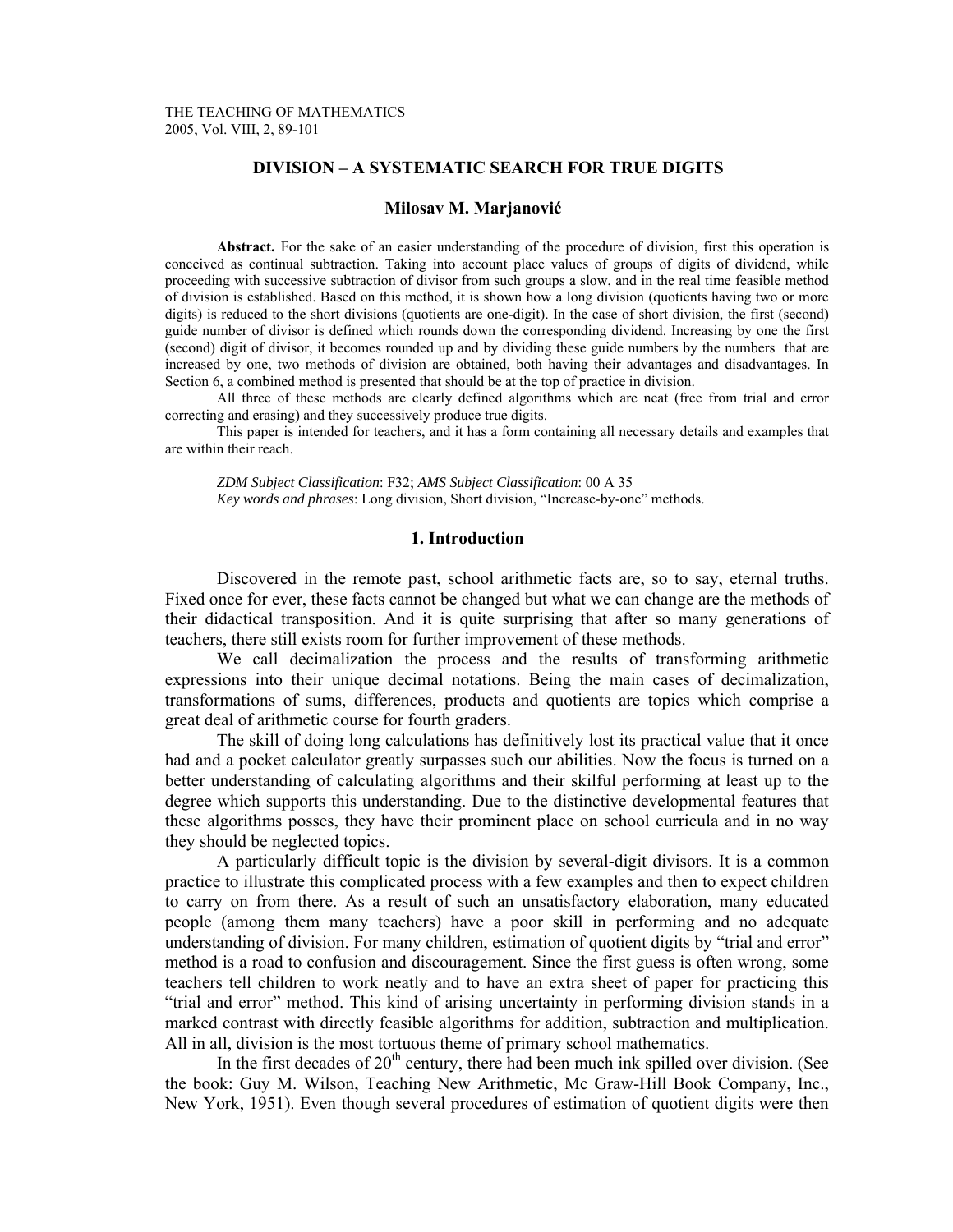suggested, none of them had a clear perception of a general method free from trial and error correcting, erasing and starting over again.

 Here, we propose a way of successive determination of the true quotient digits which will be based on two well-defined algorithms. To give a narrative description of this procedure, we could say that the trial digits are good when not exceeding the true digit, and being closer to it, better they are. And as it will be seen later, all written forms following this determination are neat and they contain details in plain sight.

 This paper is aimed at a full understanding of the process of decimalization of quotients and, therefore, it may be of a large interest for teachers. That is why we shall use a lot of examples in order to make this process clearly seen as gradual improving of continued subtraction.

#### **2. Division as continual subtraction**

 The procedure of division that is the easiest to be understood is the continual subtraction of the divisor. For instance, to calculate the value of the quotient 3864:84, we have to be subtracting continually the same number 84 until we reach the remainder 0.

Denoting elliptically this lengthy procedure by:

| 3864:84 |
|---------|
| 84      |
| 3780    |
| 84      |
| 3696    |
|         |
| 84      |
| 84      |
| 0       |

we compress in that way 46 repeated subtractions of the number 84. Thus the result of such a "division" is the number 46.

 Following the same procedure, in the case of division 3864:46, we would have 84 repeated subtractions of the same number 46.

 In the case of divisions 3865:84 and 3887:84, there would be 46 repeated subtractions in each case, with the remainders 1 and 23 respectively. Hence, we can write

$$
3864.84 = 46, \quad 386 \underline{5}.84 = 46, \quad 38 \underline{87}.84 = 46
$$
  
1 23

or, rewriting these relations in the inverse form, we have

$$
3864 = 84.46, \quad 3865 = 84.46 + 1, \quad 3887 = 84.46 + 23
$$

Being too lengthy, this procedure cannot, of course, be taken as being a method of calculation of quotients. It is just a first step and the procedure that we describe next reduces considerably the number of repeated subtractions. What makes the difference is that we will use place values of groups of digits, while decomposing dividend into sums that will be divided successively.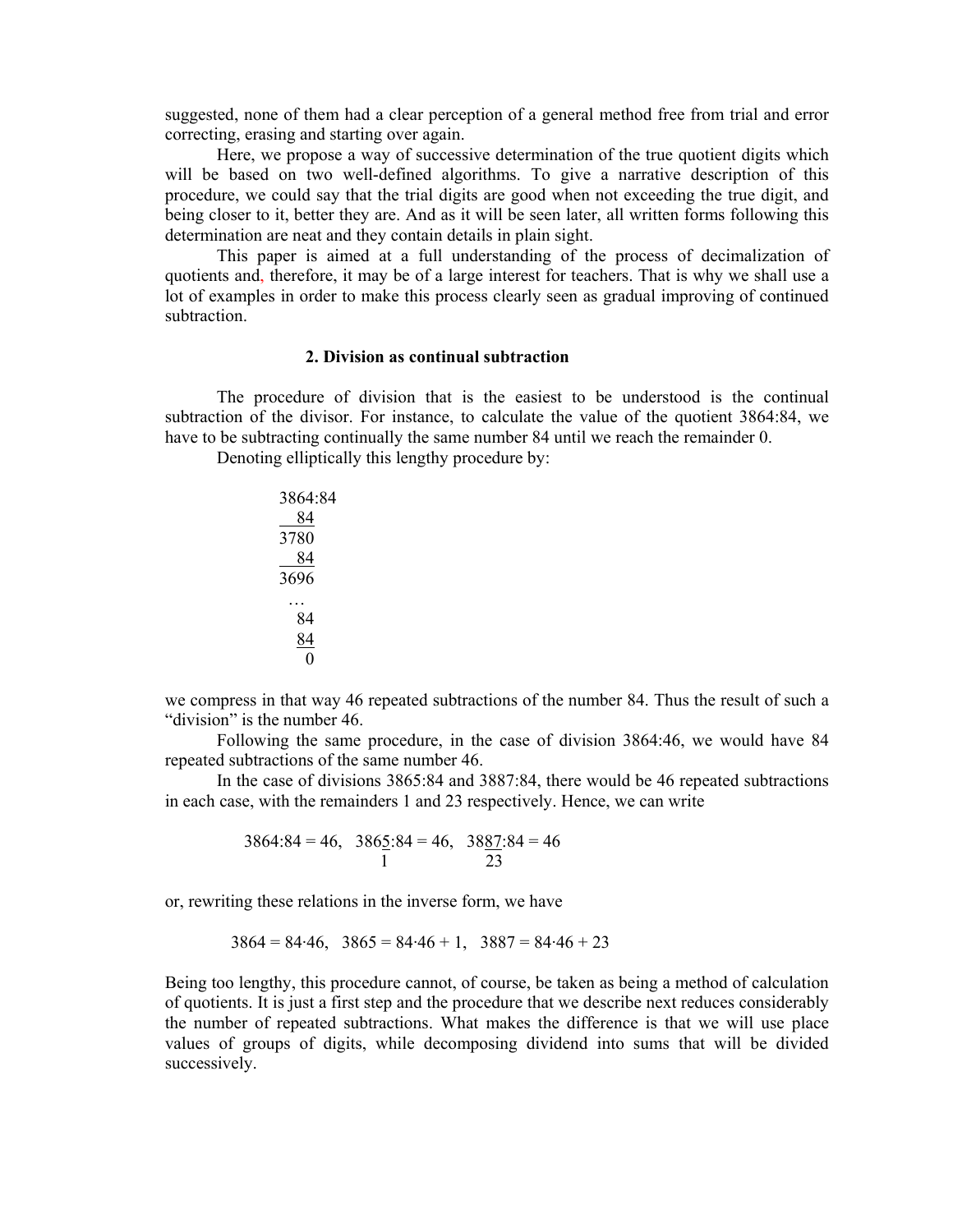Let us take again as an example the same quotient 3864:84. On the left-hand half of the page we shall expose how this algorithm runs and on the right-hand we shall describe in words the running steps.

| a) |                                                                                                                                          | We divide 386 tens by 84, subtracting successively |
|----|------------------------------------------------------------------------------------------------------------------------------------------|----------------------------------------------------|
|    | 11                                                                                                                                       | 84, starting with 386. We get 4 tens and 50 tens   |
|    | 11                                                                                                                                       | remain. Subtracting each time, we write 1 in ten   |
|    | 11                                                                                                                                       | column.                                            |
|    | -1                                                                                                                                       |                                                    |
| 84 |                                                                                                                                          |                                                    |
|    |                                                                                                                                          |                                                    |
| 84 |                                                                                                                                          |                                                    |
|    |                                                                                                                                          | We bring down 4 units, continuing to divide 504    |
|    |                                                                                                                                          | units by 84. Following each subtraction by writing |
|    |                                                                                                                                          | 1 in the unit column, we get 6 units.              |
|    |                                                                                                                                          |                                                    |
|    |                                                                                                                                          |                                                    |
|    |                                                                                                                                          |                                                    |
|    |                                                                                                                                          |                                                    |
|    |                                                                                                                                          |                                                    |
|    |                                                                                                                                          |                                                    |
|    |                                                                                                                                          |                                                    |
|    |                                                                                                                                          |                                                    |
|    |                                                                                                                                          | Altogether, it is 46 units.                        |
|    |                                                                                                                                          |                                                    |
|    | $\frac{84}{302}$<br>84<br>218<br>134<br>504<br>84<br>420<br>84<br>336<br>$\frac{84}{252}$<br>84<br>168<br>$\frac{84}{84}$ $\frac{84}{0}$ | $3864:84 = 11$<br>$\frac{1}{46}$                   |

 Let us notice that this "intermediate" method shortens considerably the number of subtractions and, in the example under consideration, instead of 46 we have only  $4 + 6 (=10)$ of them.

For the sake of a further explanation of this method, let us consider one more example.

| b) | $14848:64 = 111$ |     | We divide 148 hundreds by 64, subtracting twice. |
|----|------------------|-----|--------------------------------------------------|
|    | <u>64</u>        | 111 | We get 2 hundreds and 20 hundreds remain.        |
|    | 84               |     |                                                  |
|    | <u>64</u>        | 232 |                                                  |
|    | 204              |     | We bring down 4 tens, continuing to divide 204   |
|    | <u>64</u>        |     | tens by 64. We get 3 tens and 12 tens remain.    |
|    | 140              |     |                                                  |
|    | <u>64</u>        |     |                                                  |
|    | $\overline{76}$  |     |                                                  |
|    | $\underline{64}$ |     |                                                  |
|    | 128              |     | Bringing down 8 units, we continue to divide 128 |
|    | 64               |     | units by 64. We get 2 units.                     |
|    | 64               |     |                                                  |
|    | 64               |     |                                                  |
|    | $\theta$         |     | Altogether, it is 232 units.                     |
|    |                  |     |                                                  |

# **3. Long division splits into the short ones**

In the example a) of the previous section, we divided by 84 the following numbers: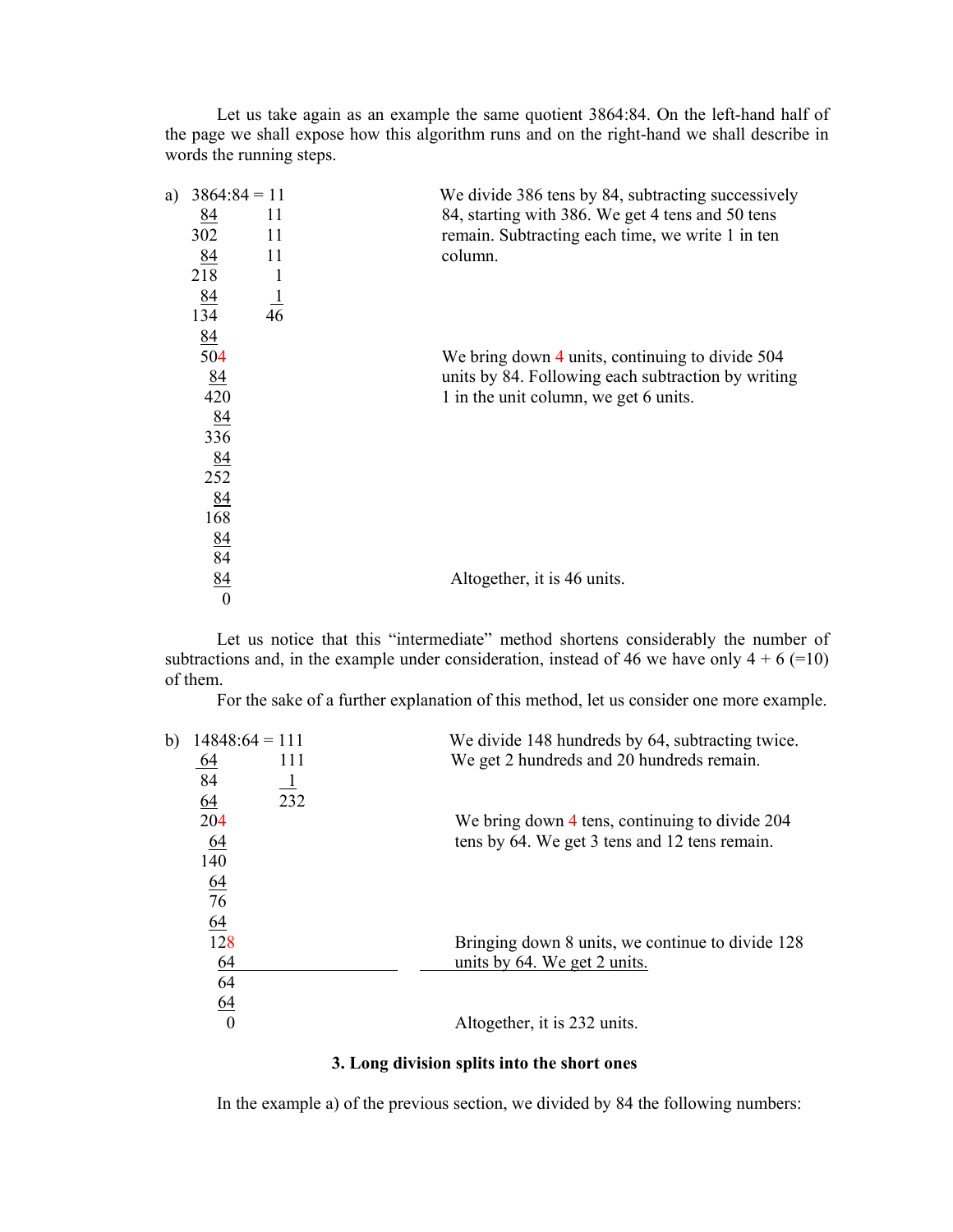386, obtaining the quotient 4 and the remainder 50,

504, obtaining the quotient 6 and the remainder 0.

In the example b) of the same section, we divided by 64 the numbers:

148, obtaining the quotient 2 and the remainder 20,

204, obtaining the quotient 3 and the remainder 12,

128, obtaining the quotient 2 and the remainder 0.

 The term *long division* will be taken here to mean the cases of division when the corresponding quotients have two or more digits. Thus, we see that the procedure of long division splits into the cases of division when quotients are one-digit numbers. Such a case of division we will call *short division*. Also, let us call the numbers such as 386 and 504 are in the example a), and 148, 204 and 128 are in the example b), *main parts of the dividend*. Using these terms, we see that each long division reduces to the cases of short division of the main parts of dividend.

 Let us also observe that the number of main parts of dividend is equal to the number of places of quotient. By selecting the first main part, the remaining digits of the dividend are in the one-to-one correspondence with the main parts that follow. Thus, we see that the number of those remaining digits plus one is equal to the number of places of quotient. For example, when the numbers:

805, 8054, 80542, 3846, 38462, 384624

Are divided by 789, we know in advance that the number of places of the corresponding quotients will be: 1, 2, 3, 1, 2, 3 respectively.

 To the cases of short division, the term *guide number of dividend* will also be related. Namely,

 (i) The number represented by the first digit of dividend is its guide number if both dividend and divisor have the same number of digits,

 (ii) The number represented by the first two digits of dividend is its guide number if dividend has a digit more than divisor.

 Before we proceed further describing the ways of successive determination of true digits, let us state two simple cases of short division, when the true quotient digit is easily found:

(i) Dividend is less than divisor and then, the true digit is 0,

 (ii) Dividend is not less than divisor but its guide number is less than the doubled value of the number represented by the first digit of divisor and then the true digit is 1. These two cases will be called *trivial*.

 For example, when the divisor is 704, and when dividend belongs to the range of numbers from 0 to 703, the true digit is 0 and when it belongs to the range from 704 to 1399, the true digit is 1.

#### **4. First variant of "increase-by-one" method**

 Division by one-digit is just a continual repetition of division with remainder which is usually covered first within the block of numbers  $1 - 100$ . (See, for example, this author's paper: A broader way through themas of elementary school mathematics VI, This Teaching, 2004, vol. VII, 1, pp. 35 – 52, on the Web: htpp://elib.mi.sanu.ac.yu/journals/tm).

Here is a couple of examples:

$$
7\underline{488.8} = 936, \quad 5\underline{313.7} = 759
$$
  

$$
\underline{28} \qquad 4\underline{1}
$$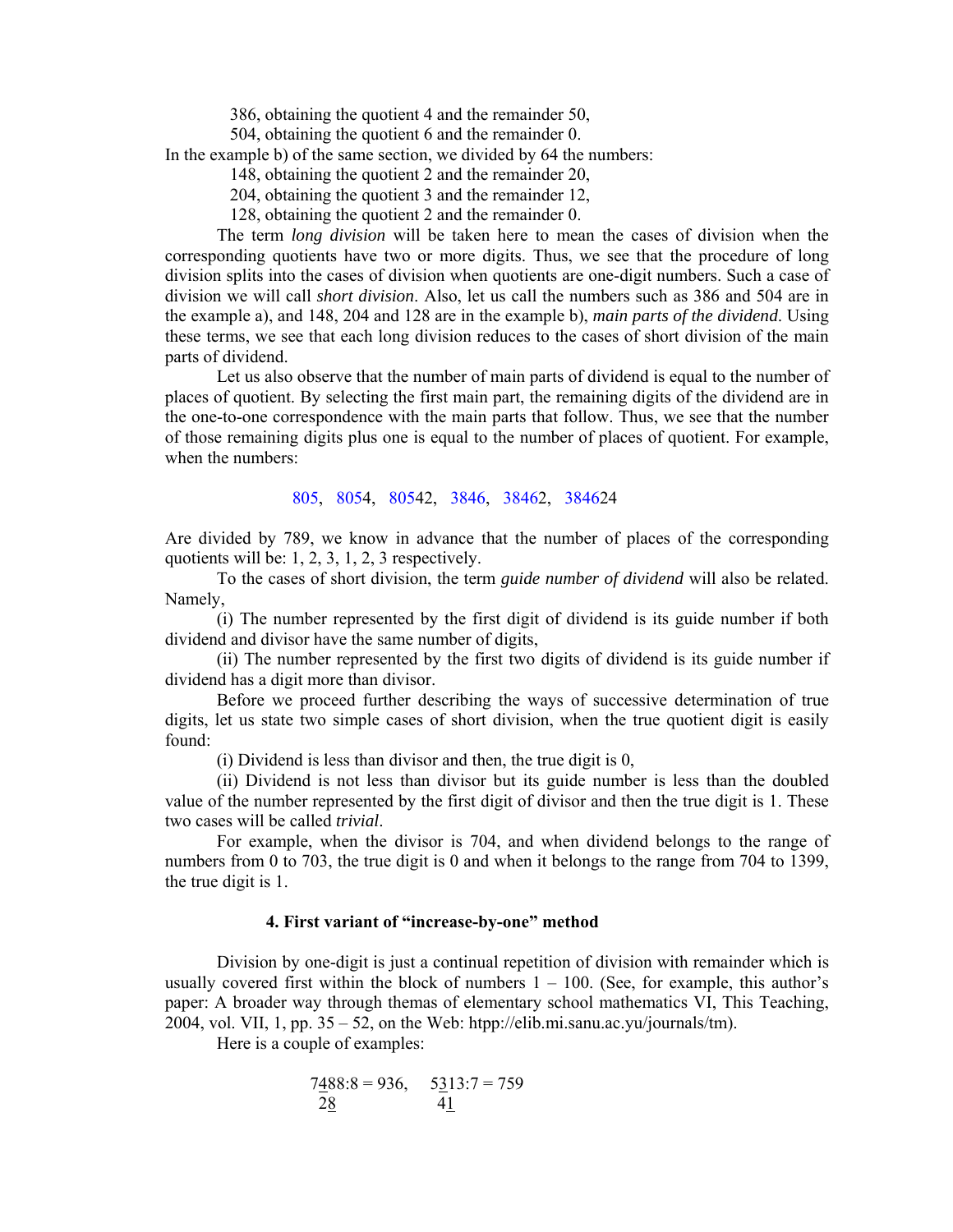| 48 | 63       |
|----|----------|
|    | $\Omega$ |

where all short divisions are performed mentally, producing in that way true digits and corresponding remainders. Division by 10 is also added to these simple cases of division that are performed mentally.

 Now we turn our attention to the cases of division by divisors having two or more digits. Since in the more complex cases of such division the true digits cannot be found at once, we apply the "*increase-by-one" method* for their successive determination. This procedure consists of the performance dependent of one of the following steps:

(i) Dividend is less than divisor, when the true digit is 0,

 (ii) Dividend is not less than divisor but both have the same number of digits and their first digits are equal, when the true digit is 1,

 (iii) In all remaining cases, the first digit of divisor is increased by one and the guide number of dividend is divided by that number, obtaining so an apparent quotient. Then, this quotient is used to multiply the divisor and to subtract that product fro the dividend. If the remaining number is not less than the divisor, the same procedure is repeated again.

 Now we use a number of concrete examples to demonstrate how this method works. To shorten the way of expression, when a number is mentally divided by another, we will not write remainders in the part of the text describing the procedure in words. Instead of it we will write the ellipsis.

| $\mathbf{c}$ ) | $386:84 = 4$<br><u>336</u> | 8 is increased by 1:38 divided by 9 is 4                    |
|----------------|----------------------------|-------------------------------------------------------------|
|                | 50                         | By multiplying: $84.4 = 536$ and subtracting,<br>50 remain. |
| d)             | $504:84 = 5$               | 50 divided by 9 is $5$                                      |
|                | 420                        | After multiplying and subtracting, 84 remain.               |
|                | $\frac{1}{6}$<br>84        | Division continues: 84 divided by 84 is 1.                  |
|                | 84<br>$\theta$             | The remainder is 0.                                         |
| e)             | $1484:451 = 2$             | 14 divided by 5 is $2 \dots$                                |
|                | 902                        | $451 \cdot 2 = 902$ and after subtracting, 582 is           |
|                | $\frac{1}{3}$<br>582       | obtained.                                                   |
|                | 451                        | 5 divided by 5 is 1.451 $\cdot$ 1 = 451 and after           |
|                | 131                        | subtracting, 131 is obtained as the remainder.              |

Now we demonstrate this method on a couple of examples of long division.

| f) $5561.83 = 66$ | 55 divided by 9 is $6 \ldots$                 |
|-------------------|-----------------------------------------------|
| 498               | 58 remain.                                    |
| 581<br>67         | 1 is taken down. 58 divided by 9 is $6 \dots$ |
| 498               | 6 is written in the position of the second    |
| 83                | place of the quotient.                        |
| 83                | 83 divided by 83 is 1.                        |
| $\Omega$          | The remainder is 0.                           |
|                   |                                               |

g)  $1060164:601 = 1653$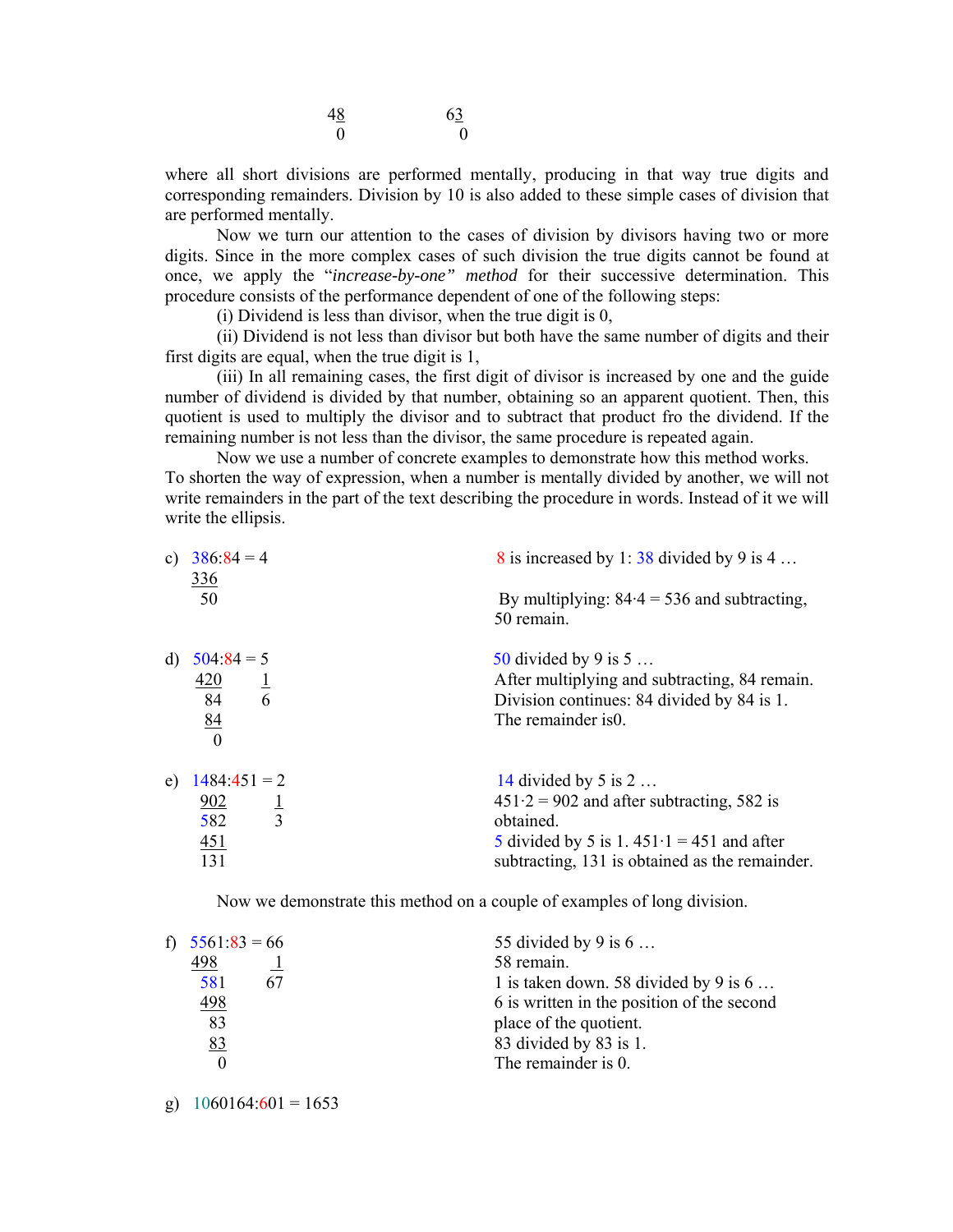|    | 601<br>4591          | <u>111</u><br>1764      |                                                |
|----|----------------------|-------------------------|------------------------------------------------|
|    | 3606                 |                         |                                                |
|    | 985                  |                         |                                                |
|    | 601                  |                         |                                                |
|    | 3846                 |                         |                                                |
|    | 3005                 |                         |                                                |
|    | 841                  |                         |                                                |
|    | 601                  |                         |                                                |
|    | 2404                 |                         |                                                |
|    | 1803                 |                         |                                                |
|    | 601                  |                         |                                                |
|    | 601                  |                         |                                                |
|    | $\boldsymbol{0}$     |                         |                                                |
| h) | $1060164:1764 = 501$ |                         | 10 divided by 2 is 5.                          |
|    | 8820                 | $\overline{\mathbf{1}}$ |                                                |
|    | 1781                 | 601                     |                                                |
|    | 1764                 |                         |                                                |
|    | 1764                 |                         | $176 < 1764$ and the true quotient digit is 0. |
|    | <u>1764</u>          |                         |                                                |
|    | $\boldsymbol{0}$     |                         |                                                |

 The following two examples may be considered as "unfavorable" for the application of this form of "increase-by-one" method, since even five steps are needed to arrive at the true digit.

| i) | $99:11 = 4$     |   |            | $987:101=4$ |
|----|-----------------|---|------------|-------------|
|    | <u>44</u>       | 2 | 404        |             |
|    | $\overline{55}$ |   | 583        |             |
|    | $\overline{22}$ |   | 202        |             |
|    | 33              |   | 381        |             |
|    | <u>11</u>       |   | <u>101</u> | 9           |
|    | 22              |   | 280        |             |
|    | 11              |   | 101        |             |
|    | 11              |   | 179        |             |
|    | 11              |   | 101        |             |
|    |                 |   | 78         |             |

 In the section that follows, this method will be refined further. At the end of this section, some relevant comments have to be made.

 Let us observe that the guide number of dividend together with 0's put in all its other places, makes dividend to be rounded down. Increasing by one the first digit of divisor and putting 0's in all its other places, the divisor is rounded up. The ratio of these two rounded numbers is equal to the ratio of the guide number to the number obtained by increasing the first digit of divisor. On the other hand, that ratio is equal or less than the ratio of dividend to divisor. It is just this fact that makes the "increase-by-one" method to lead uniformly towards the true digits.

 In an "increase-by-one" method, suggested by T. E. Grossnickle (The Elementary School Journal, 32, 1931, pp.  $299 - 306$ ), when the first digit of divisor is 5 or less, it stays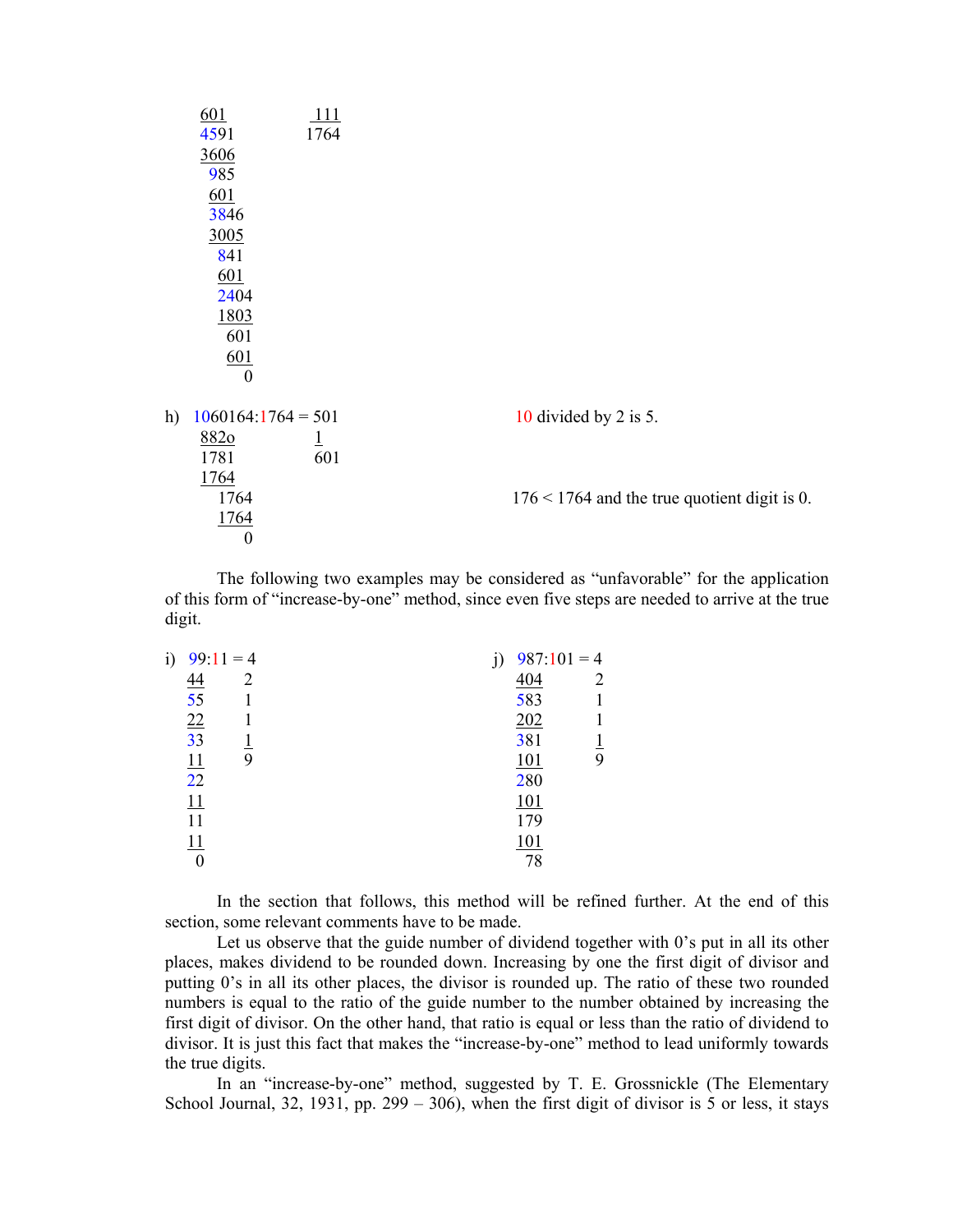unchanged and when 6 or more, it is increased by one. Applying his method, estimated quotients come closer to the true ones than in the case of our method, but the changes may be increases and decreases. Nevertheless, the mentioned uniformity of our method is a feature which makes it to be a convenient ground for further refinements.

 To point out an advantage and a disadvantage of the "increase-by-one" method, let us observe that procedure of division is reduced, in each step, to an easier case of division (with a smaller dividend) but the number of these steps may be even five.

 As for children, they have a direct method to learn to use without being under strain to know how to estimate. And only after they have mastered this method, they should proceed with further, more efficient procedures.

 Let us also add that, in applying this method, short division within the block of numbers up to 100 is the only division done mentally.

# **5. Second variant of "increase-by-one" method**

 Our considerations in this section are also confined to the cases of short division. Exempting again the division by one-digit divisors as well as the cases when dividend is smaller than divisor or if not smaller, they both, dividend and divisor, have the same number of digits and their first digits are equal, we subject all other cases to a stronger variant of "increase-by-one" method.

 In this context, if both dividend and divisor have the same number of digits, the *second guide number of dividend* is the number represented by its first two digits, and if not, such number will be that represented by the first three digits of dividend.

In the examples that follow, the digits of the second guide numbers are colored blue:

$$
8542:2531, 1327:459, 564.81.
$$

In describing this new method, two cases are distinguished:

 (i) When divisor is two-digit, the trial digit is equal to the number of times the divisor is contained in the second guide number.

 (ii) When divisor has three or more digits, the number represented by the first two digits of divisor is increased by one. Then the trial digit is equal to the number of times this increased number is contained in the second leading number.

 Multiplying the divisor by the trial number and subtracting that product from the dividend, a number remains. If the remaining number is not less than the divisor, the same procedure continues.

To interpret this second variant, first we will redo examples under i) and j).

| k)<br>$99.11 = 9$<br>99<br>$\theta$ | 99 divided by $11$ (no increasing) is 9. |
|-------------------------------------|------------------------------------------|
| $\mathbf{D}$<br>$987:101 = 8$       | 98 divided by 11 is $8 \dots$            |
| 808<br>179<br>9                     | 179 divided by 101 is $1 \dots$          |
| 101<br>78                           | 78 remain.                               |
| $2838:473=5$<br>m)<br>2365          | 283 divided by 48 is $5$                 |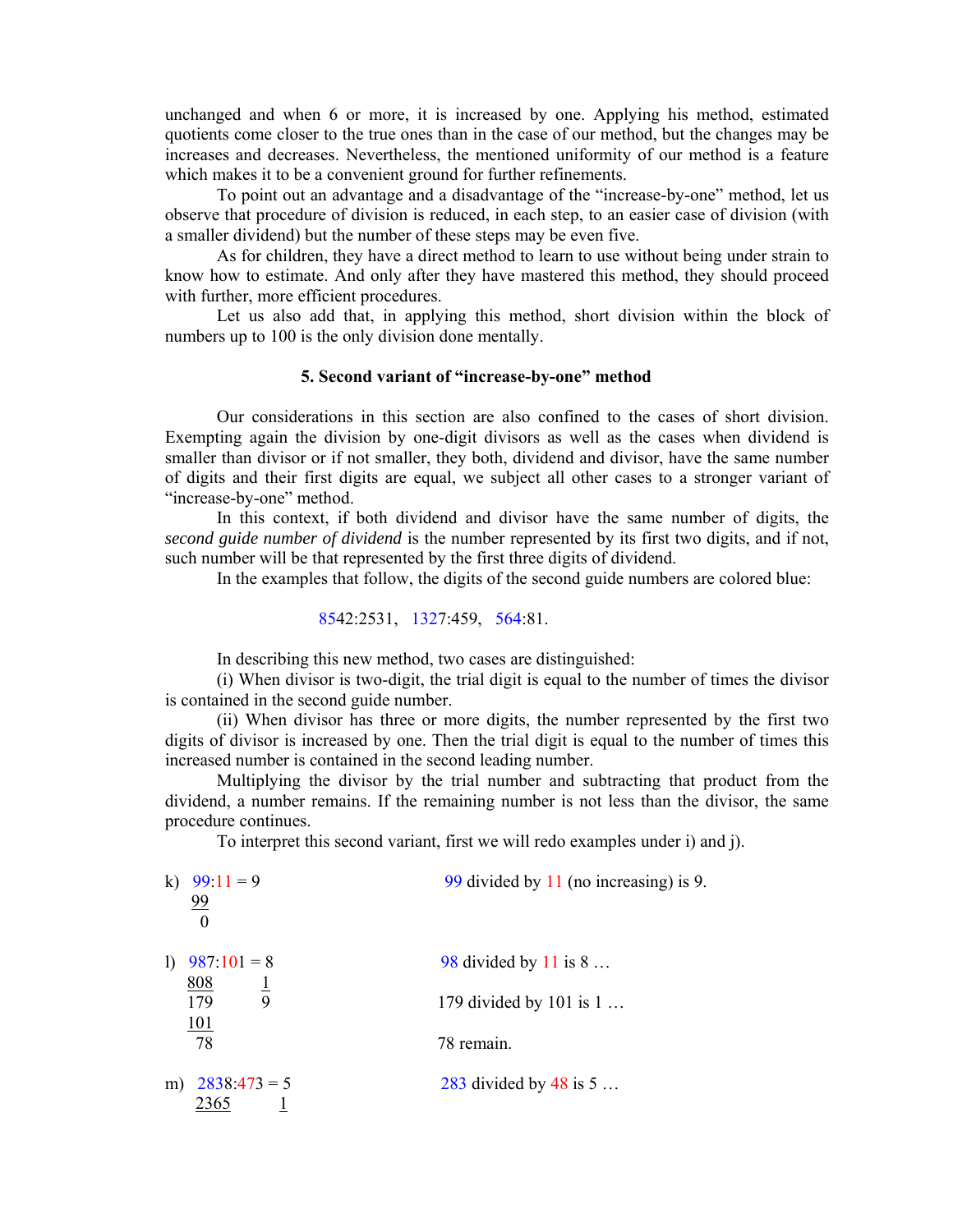|          | 473<br>437               | 6             | 437 divided by 437 is 1.       |
|----------|--------------------------|---------------|--------------------------------|
| n)       | $51732:6458=7$<br>45206  |               | 517 divided by 65 is $7 \dots$ |
|          | 6526<br>6458             | $\frac{1}{8}$ | 6526 divided by $6458$ is 1    |
|          | 68                       |               | 68 remain.                     |
| $\Omega$ | $91107:10123=8$<br>80984 |               | 91 divided by 11 is $8 \dots$  |
|          | 10123<br>10123           | $\frac{1}{9}$ | 10123 divided by 10123 is 1.   |

 This second variant of "increase-by-one" method is evidently much more efficient than the first one. Its noticeable disadvantage is the hard mental performance of short division, when divisor is a two-digit number and dividend is any number less than tenfold value of that divisor. In particular, such calculations are difficult for children to perform them mentally.

 For a rapid but mentally less demanding performance of division procedures, we suggest a combined method that will be exposed in the next section.

## **6. Combining two variants**

 To facilitate this exposition, we will use here the shortened forms of some frequently involved expressions. Thus, instead of using the term "first (second) variant of "increase-by -one" method, we will speak of "first (second) method." Also the guide number of dividend related to the first variant will be called "first guide number" and that related to the second variant "second guide number". For instance, in the case of examples:

## 833:249, 2533:349

The respective first guide numbers are 8 and 25, while the second ones are 83 and 253.

 If the full extent of mental division by two-digit divisors has to be considered as difficult for children, the inclusion of those cases when divisors are less than 200 requires only some extra practice in mental performing of such divisions. Not including two trivial cases, the first step in performing short division in this combined way will be the application of the second method if the guide number is less than 200 and, if not, the first method will be applied. Thus, this procedure of division starts with the comparison of the second guide number and the number 200. How it proceeds further will be seen in a number of examples that follow.

| p) $6063:1294 = 4$<br>5176<br>887 | $60 < 200$ and the second method applies.<br>60 divided by 13 is $4 \dots$ |
|-----------------------------------|----------------------------------------------------------------------------|
| q) $387:129 = 2$<br>258           | $38 < 200$ and the second method applies.<br>38 divided by 13 is $2 \dots$ |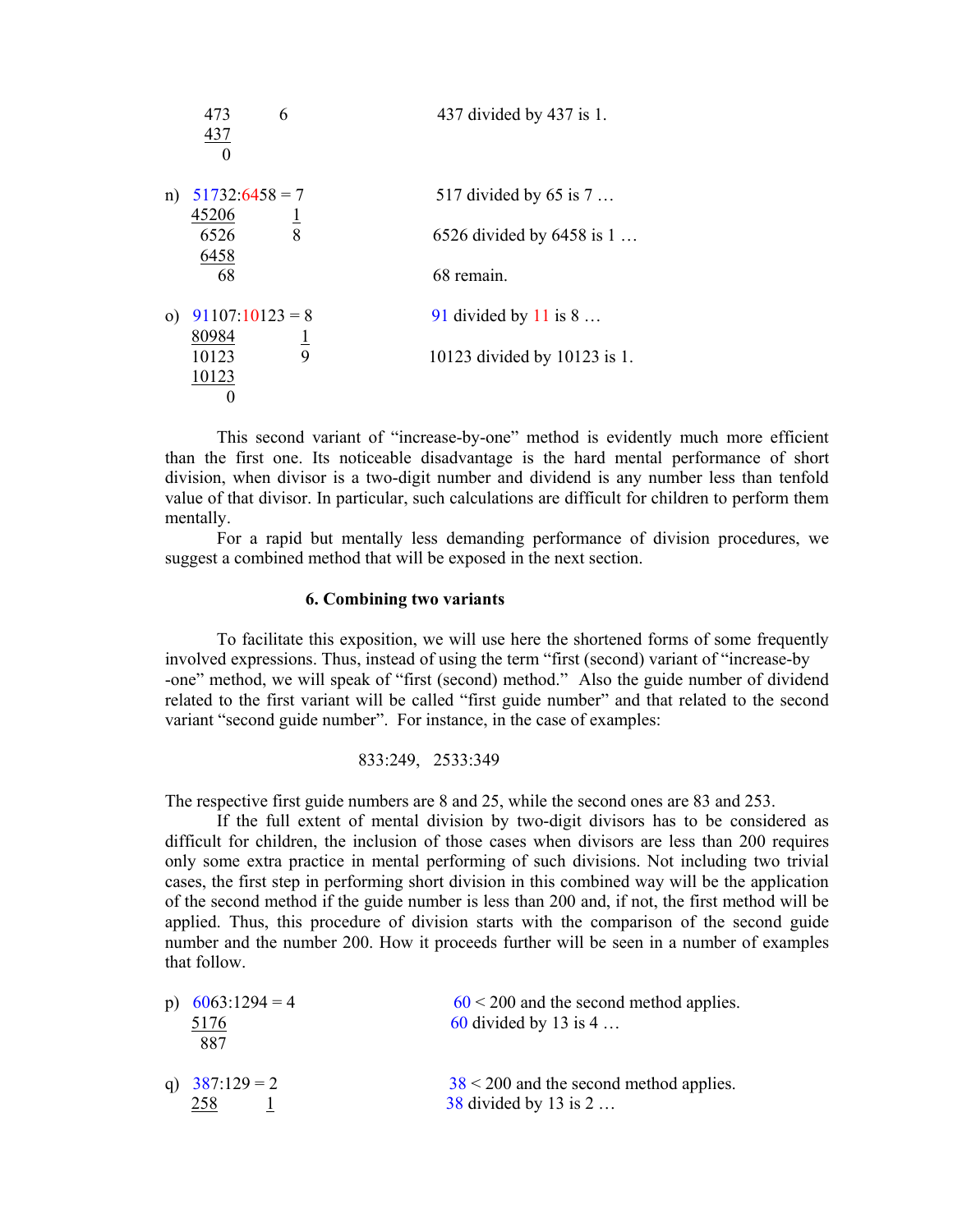|       | 129<br><u>129</u><br>$\theta$                                     | 3             | 129 divided by 129 is 1.                                                                                                                                    |
|-------|-------------------------------------------------------------------|---------------|-------------------------------------------------------------------------------------------------------------------------------------------------------------|
| r)    | $3258:638=4$<br><u>2552</u><br>706<br><u>638</u><br>68            | $\frac{1}{5}$ | $325 > 200$ and the first method applies.<br>32 divided by $7$ is $4 \ldots$<br>$70 < 200$ and the second method applies.<br>70 divided by 64 is $1 \ldots$ |
|       | s) $2992:374 = 7$<br>$\frac{2618}{374}$<br><u>374</u><br>$\theta$ | $\frac{1}{8}$ | $299 > 200$ and the first method applies.<br>29 divided by 4 is $7 \dots$                                                                                   |
| $t$ ) | $63824:7856 = 7$<br><u>54992</u><br>8832<br><u>7856</u><br>976    |               | $638 > 200$ and the first method applies.<br>63 divided by 8 is $7 \dots$<br>$88 < 200$ and the second method applies.<br>88 divided by 79 is $1 \ldots$    |
| u)    | $1435:179 = 7$<br><u>1253</u><br>182<br>179<br>3                  | $\frac{1}{8}$ | $143 < 200$ and the second method applies.<br>143 divided by 18 is $7 \dots$<br>182 divided by 179 is 1                                                     |

 Let us also consider this combined method being applied to a couple of examples of long division.

| $241613:41 = 4773$<br>V)               | 24 divided by 5 is 4  (first method)          |
|----------------------------------------|-----------------------------------------------|
| <u>164</u><br><u>112</u><br>5893<br>77 | 77 divided by 41 is $1 \dots$ (second method) |
| 41<br>366                              | $36$ divided by 5 is 7  (first method)        |
| 287<br>79                              |                                               |
| 41                                     | 79 divided by 41 is $1 \dots$ (second method) |
| 381<br>287                             | 38 divided by 5 is 7  (first method)          |
| 94                                     | 94 divided by 41 is $2 \dots$ (second method) |
| 82<br>123                              | 123 divided by 41 is 3, (second method)       |
| 123<br>$\Omega$                        |                                               |
| $1864825:3845=484$                     | 186 divided by 39 is 4  (second method)       |
| W)<br>15380                            |                                               |
| 485<br>32682                           | 32 divided by 4 is 8 (first method)           |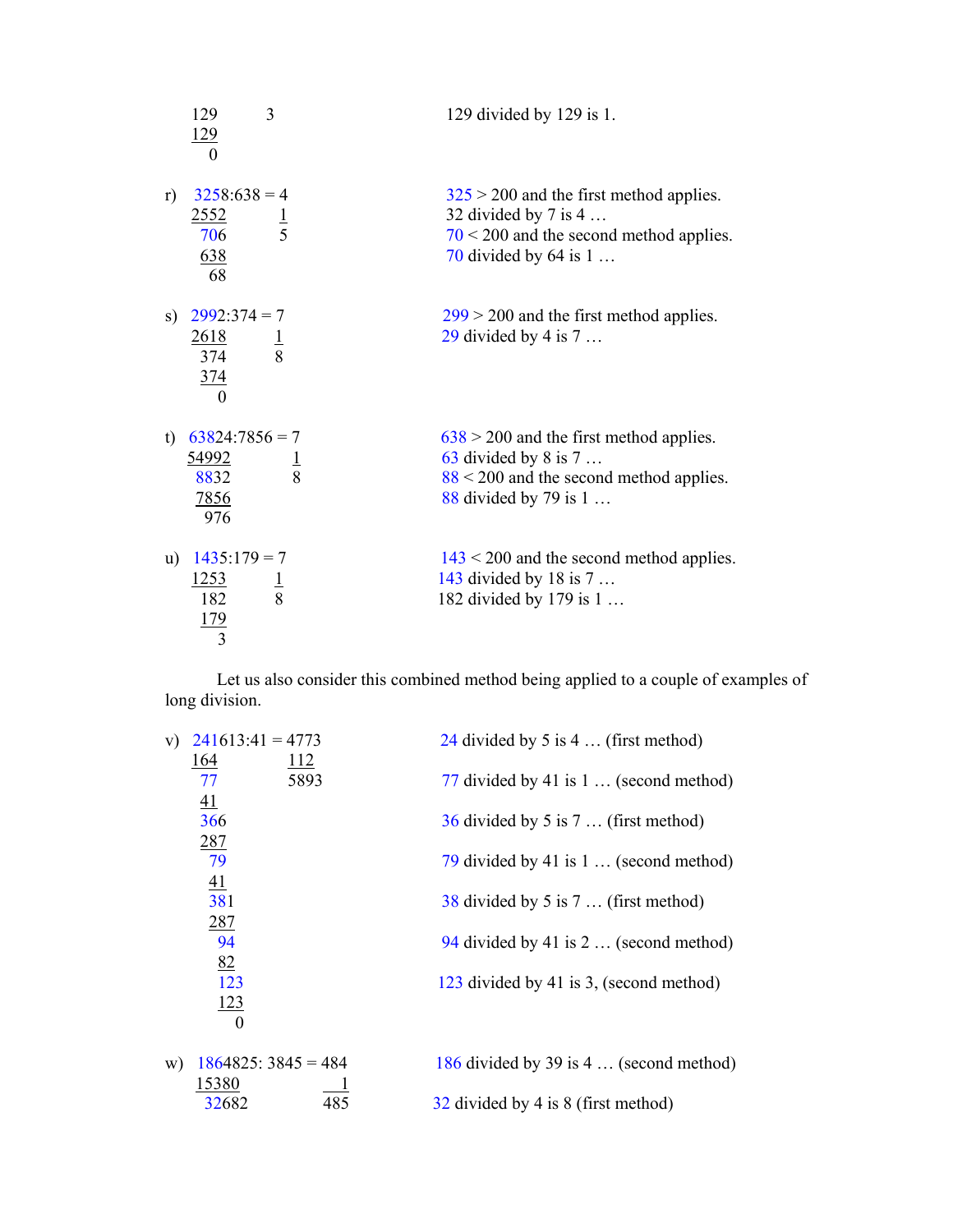| 30760 |                                                |
|-------|------------------------------------------------|
| 19225 | 192 divided by 39 is $4 \dots$ (second method) |
| 15380 |                                                |
| 3845  | 3845 divided by 3845 is 1                      |
| 3845  |                                                |
|       |                                                |
|       |                                                |

 At the end, we use the following scheme to show how the cases of division are classified according to the way of their performance.

D i v i s i o n

↓ ↓

↓ ↓

divisor

Division by one-digit Division by divisors having two or more digits

Trivial cases Cases when "increase-by-one" methods are applied

## **7. Addendum**

Inspecting the following example

| $34$ divided by 5 is 6  (first method)         |
|------------------------------------------------|
|                                                |
| 109 divided by 41 is $2 \dots$ (second method) |
|                                                |
|                                                |
|                                                |

we see that 348 as the second guide number of dividend is larger than 200 and, in the first step of this procedure, the first method is applied. The remaining number 1093 is not less than the divisor and its guide number is 109. Being that number less than 200, in the second step, the second method is applied. Now we will prove that this same pattern occurs in all such cases.

Let abc... be a dividend and abc its second guide number, where the letters a, b, c denote its digits. Let  $αβ...$  be a divisor, where the letters  $α$ ,  $β$  denote its digits. Let us suppose that abc  $> 200$  and that the first method applies. If ab divided by  $\alpha + 1$  is k, then k is the unique natural number such that

$$
(k+1)(\alpha+1) > 10a + b \ge k(\alpha+1).
$$

If the remaining number is not less than divisor, let  $\delta$  be its second guide number. Then,

 $δ ≤ 100a + 10b + c - k(10α + β) = 10(10a + b) + c - k(10α + β)$